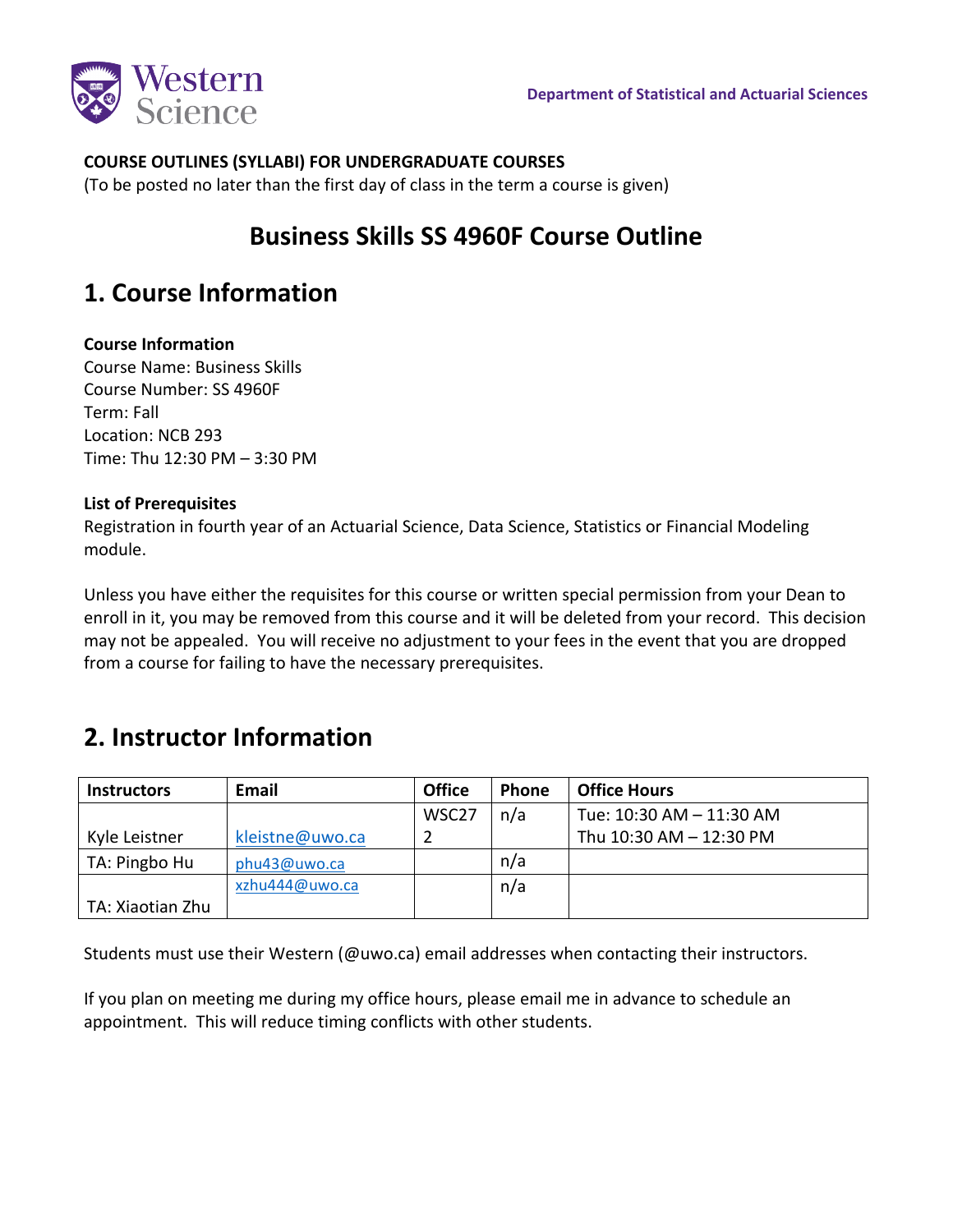# **3. Course Syllabus, Schedule, Delivery Mode**

Course Description: This course aims to develop important business skills that are often not emphasized in the formal education of quantitative financial professionals. The course focuses on four main topic areas:

- How businesses work
- Financial statement analysis
- Oral and written communication skills
- Leadership and people management

Classes are in person.

| Week 1       | Introduction                                    |  |
|--------------|-------------------------------------------------|--|
| September 9  | Case analysis framework                         |  |
|              | Netflix case                                    |  |
| Week 2       | Costco case                                     |  |
| September 16 | McDonald's case                                 |  |
|              | <b>Assignment [5%]: Business Proposal</b>       |  |
|              | (assigned)                                      |  |
| Week 3       | Southwest case                                  |  |
| September 23 | Assignment [5%]: Business Proposal (due)        |  |
| Week 4       | Introduction to financial ratios                |  |
| September 30 | Southwest case (continued)                      |  |
| Week 5       | Southwest case (continued)                      |  |
| October 7    | Delisle case                                    |  |
|              | Assignment [7.5%]: Delisle Report (assigned)    |  |
| Week 6       | Volvo case                                      |  |
| October 14   | Social Styles discussion                        |  |
|              | <b>Desert Island Exercise</b>                   |  |
|              | Assignment [7.5%]: Delisle Report (due)         |  |
| Week 7       | Volvo case (continued)                          |  |
| October 21   | <b>Effective writing exercise</b>               |  |
|              | Assignment [7.5%]: Volvo Report (assigned)      |  |
|              | <b>Presentation [5%]: Technical Stats Topic</b> |  |
|              | (assigned)                                      |  |
| Week 8       | <b>Presentation [5%]: Technical Stats Topic</b> |  |
| October 28   | (due)                                           |  |
|              | <b>Presentation [5%]:</b> Undergrad class       |  |
|              | (assigned)                                      |  |
| Week 9       | Reading week                                    |  |
| November 4   |                                                 |  |
| Week 10      | Assignment: Volvo Report (due)                  |  |
| November 11  | Presentation [5%]: Undergrad class (due)        |  |
| Week 11      | People and project management                   |  |
| November 18  | Course project planning                         |  |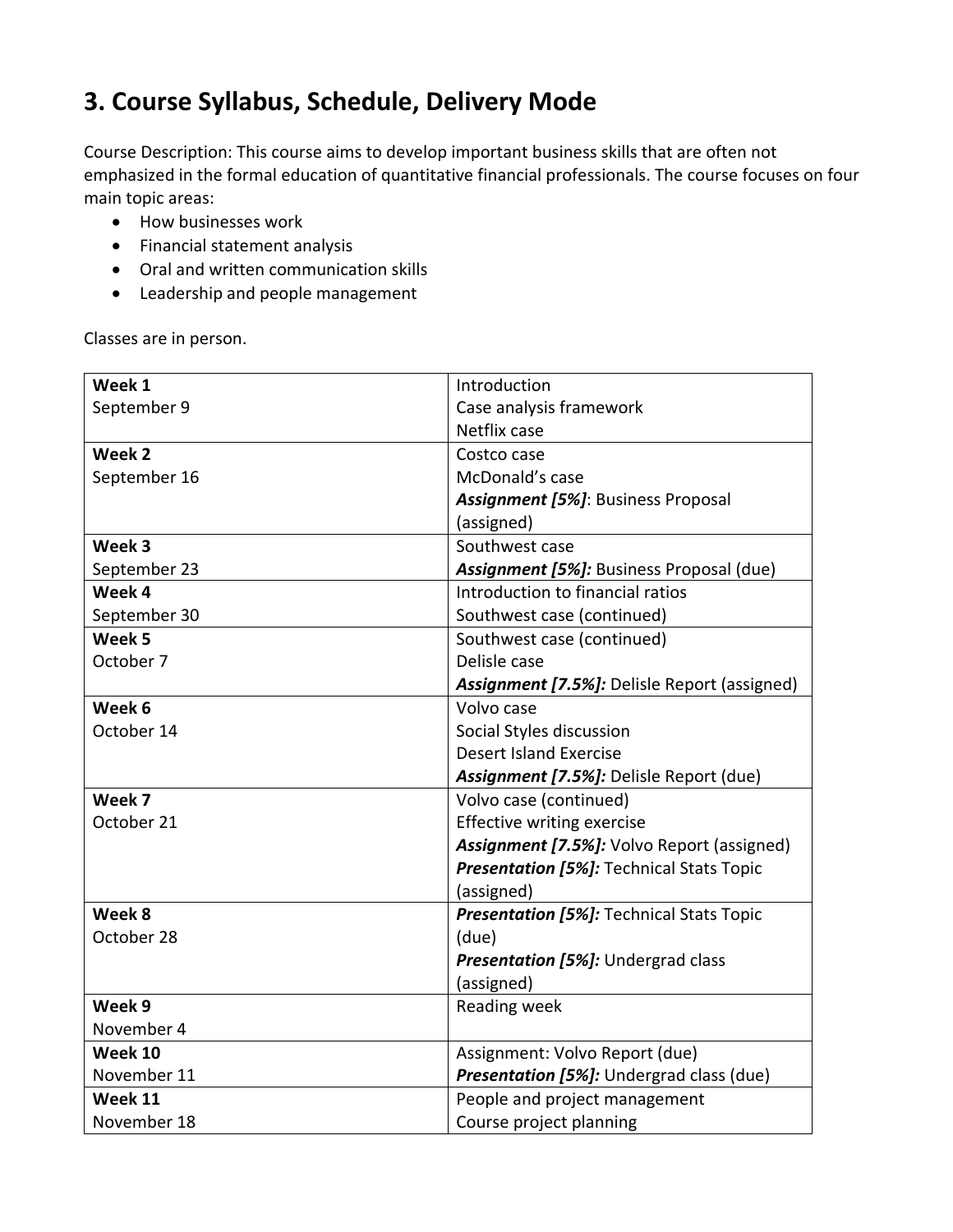| Week 12     | Guest speaker                              |
|-------------|--------------------------------------------|
| November 25 |                                            |
| Week 13     | Final project presentations (day 1)        |
| December 2  | [day 2 of final project presentations TBD] |

Classes begin: September 8, 2021; January 3, 2021 Reading Week: November 1–7, 2021; February 19–27, 2022 Classes end: December 8, 2021; April 5, 2022

For individuals unable to attend lectures as a result of delays in getting to Canada, quarantine requirements, and other reasons related to the COVID-19 pandemic, there will be a live zoom session of each lecture. However, a recordings of these lectures *will not* be posted to the course website, so please attend the live session.

### **Contingency plan for an in-person class pivoting to 100% online learning**

In the event of a COVID-19 resurgence during the course that necessitates the course delivery moving away from face-to-face interaction, all remaining course content will be delivered entirely online, either synchronously (i.e., at the times indicated in the timetable) or asynchronously (e.g., posted on OWL for students to view at their convenience). The grading scheme will **not** change. Any remaining assessments will also be conducted online as determined by the course instructor.

## **4. Course Materials**

No textbook is required for this course. However, students will be required to purchases cases from prescribed sources.

Students are responsible for checking the course OWL site (http://owl.uwo.ca) on a regular basis for news and updates. This is the primary method by which information will be disseminated to all students in the class.

All course material will be posted to OWL: http://owl.uwo.ca.

If students need assistance with the course OWL site, they can seek support on the OWL Help page. Alternatively, they can contact the Western Technology Services Helpdesk. They can be contacted by phone at 519-661-3800 or ext. 83800.

### **Technical Requirements**

For students who are starting the semester abroad, or in the event of a COVID-19 resurgence, the following technical requirements apply:

- Stable internet connection
- Computer with working microphone
- Zoom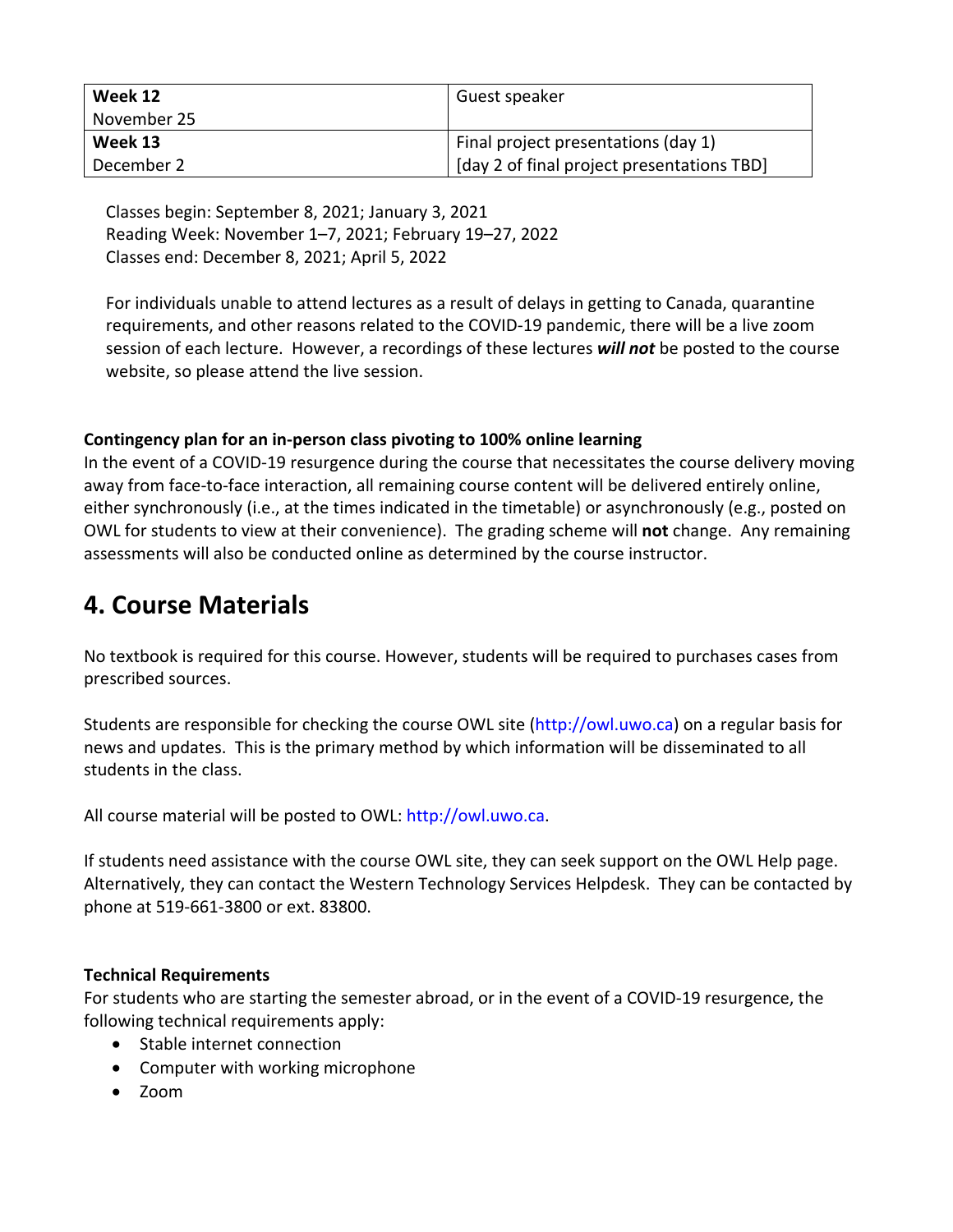# **5. Methods of Evaluation**

The overall course grade will be calculated as listed below:

| Assignments                    | <b>20%</b> |
|--------------------------------|------------|
| Participation                  | 30%        |
| Presentation, Role Plays, etc. | <b>20%</b> |
| <b>Final Project</b>           | 30%        |

### **Accommodated Evaluations**

- Late assessments without illness self-reports will be subject to a late penalty of 20%/day, and assessments that are submitted 5 or more days late will not be graded
- Late assessments with illness self-reports should be submitted within 24 hours of submission of the last illness self-report
- An assessment cannot be submitted after it has been returned to the class. The weight will be transferred to the final project if the assessment was missed for valid reasons

### **Rounding of Marks Statement**

Across the Sciences Undergraduate Education programs, we strive to maintain high standards that reflect the effort that both students and faculty put into the teaching and learning experience during this course. All students will be treated equally and evaluated based only on their actual achievement. *Final grades* on this course, irrespective of the number of decimal places used in marking individual assignments and tests, will be calculated to one decimal place and rounded to the nearest integer, e.g., 74.4 becomes 74, and 74.5 becomes 75. Marks WILL NOT be bumped to the next grade or GPA, e.g. a 79 will NOT be bumped up to an 80, an 84 WILL NOT be bumped up to an 85, etc. The mark attained is the mark you achieved, and the mark assigned; requests for mark "bumping" will be denied.

## **6. Student Absences**

### **Academic Consideration for Student Absences**

Students who experience an extenuating circumstance (illness, injury or other extenuating circumstance) sufficiently significant to temporarily render them unable to meet academic requirements may submit a request for academic consideration through the following routes:

- (i) Submitting a Self-Reported Absence (SRA) form provided that the conditions for submission are met. To be eligible for a Self-Reported Absence:
	- an absence must be no more than 48 hours
	- the assessments must be worth no more than 30% of the student's final grade
	- no more than two SRAs may be submitted during the Fall/Winter term
- (ii) For medical absences, submitting a Student Medical Certificate (SMC) signed by a licensed medical or mental health practitioner to the Academic Counselling office of their Faculty of Registration.
- (iii) Submitting appropriate documentation for non-medical absences to the Academic Counselling office in their Faculty of Registration.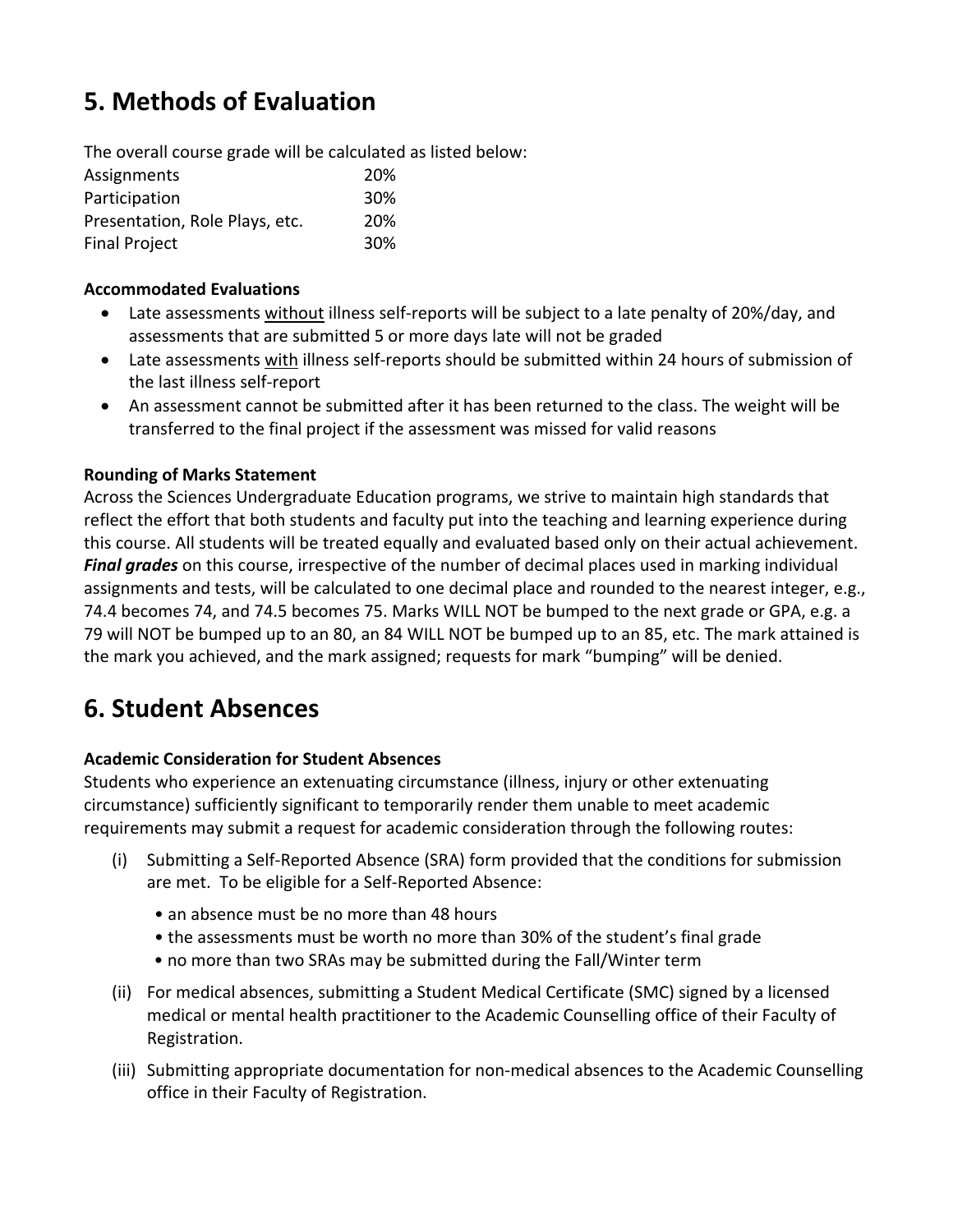Note that in all cases *except for an SRA*, students are required to contact their instructors within 24 hours of the end of the period covered, unless otherwise instructed in the course outline.

Students should also note that individual instructors are not permitted to receive documentation directly from a student, whether in support of an application for consideration on medical grounds, or for other reasons. **All documentation required for absences that are not covered by the Self-Reported Absence Policy must be submitted to the Academic Counselling office of a student's Home Faculty.**

For the policy on Academic Consideration for Student Absences – Undergraduate Students in First Entry Programs, see:

https://www.uwo.ca/univsec/pdf/academic\_policies/appeals/accommodation\_illness.pdf

and for the Student Medical Certificate (SMC), see:

http://www.uwo.ca/univsec/pdf/academic\_policies/appeals/medicalform.pdf.

#### **Religious Accommodation**

When a course requirement conflicts with a religious holiday that requires an absence from the University or prohibits certain activities, students should request accommodation for their absence in writing at least two weeks prior to the holiday to the course instructor and/or the Academic Counselling office of their Faculty of Registration. Please consult University's list of recognized religious holidays (updated annually) at

https://multiculturalcalendar.com/ecal/index.php?s=c-univwo.

### **6. Accommodation and Accessibility**

#### **Accommodation Policies**

Students with disabilities work with Accessible Education (formerly SSD), which provides recommendations for accommodation based on medical documentation or psychological and cognitive testing. The policy on Academic Accommodation for Students with Disabilities can be found at:

https://www.uwo.ca/univsec/pdf/academic\_policies/appeals/Academic Accommodation\_disabilities.pdf,

### **7. Academic Policies**

The website for Registrarial Services is http://www.registrar.uwo.ca.

In accordance with policy,

https://www.uwo.ca/univsec/pdf/policies\_procedures/section1/mapp113.pdf,

the centrally administered e-mail account provided to students will be considered the individual's official university e-mail address. It is the responsibility of the account holder to ensure that e-mail received from the University at his/her official university address is attended to in a timely manner.